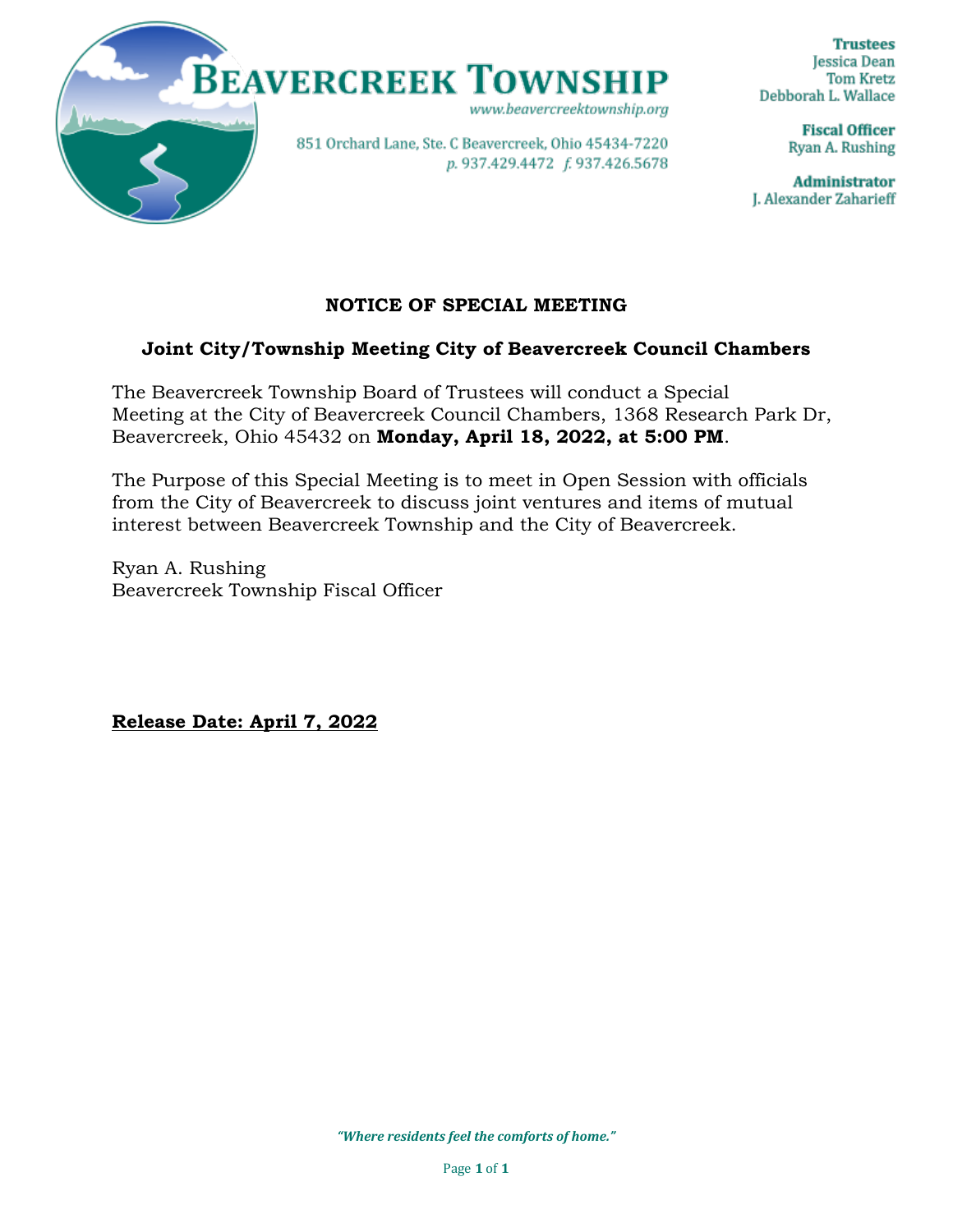

**Trustees Jessica Dean Tom Kretz** Debborah L. Wallace

> **Fiscal Officer** Ryan A. Rushing

**Administrator** J. Alexander Zaharieff

#### **Agenda Joint City-Township Meeting Monday, April 18, 2022, 5:00 p.m. Council Chambers 1368 Research Park Dr. Beavercreek, Ohio 45432**

## **Pledge of Allegiance - Moment of Silence**

Approve Agenda for the April 18, 2022, Special Meeting

#### **Agenda**

- Active Threat Training update, Chief Fiorita and Chief VandenBos l,
- Automated Dispatch, Chief Fiorita and Chief VandenBos
- City/Township Road Projects update  $\mathbf{L}^{\text{max}}$
- City/Township Economic Development update ä,
- Shared Services L.
- City Manager Income Tax update ä.
- City/Township Roundtable Discussion

### **Adjourn**